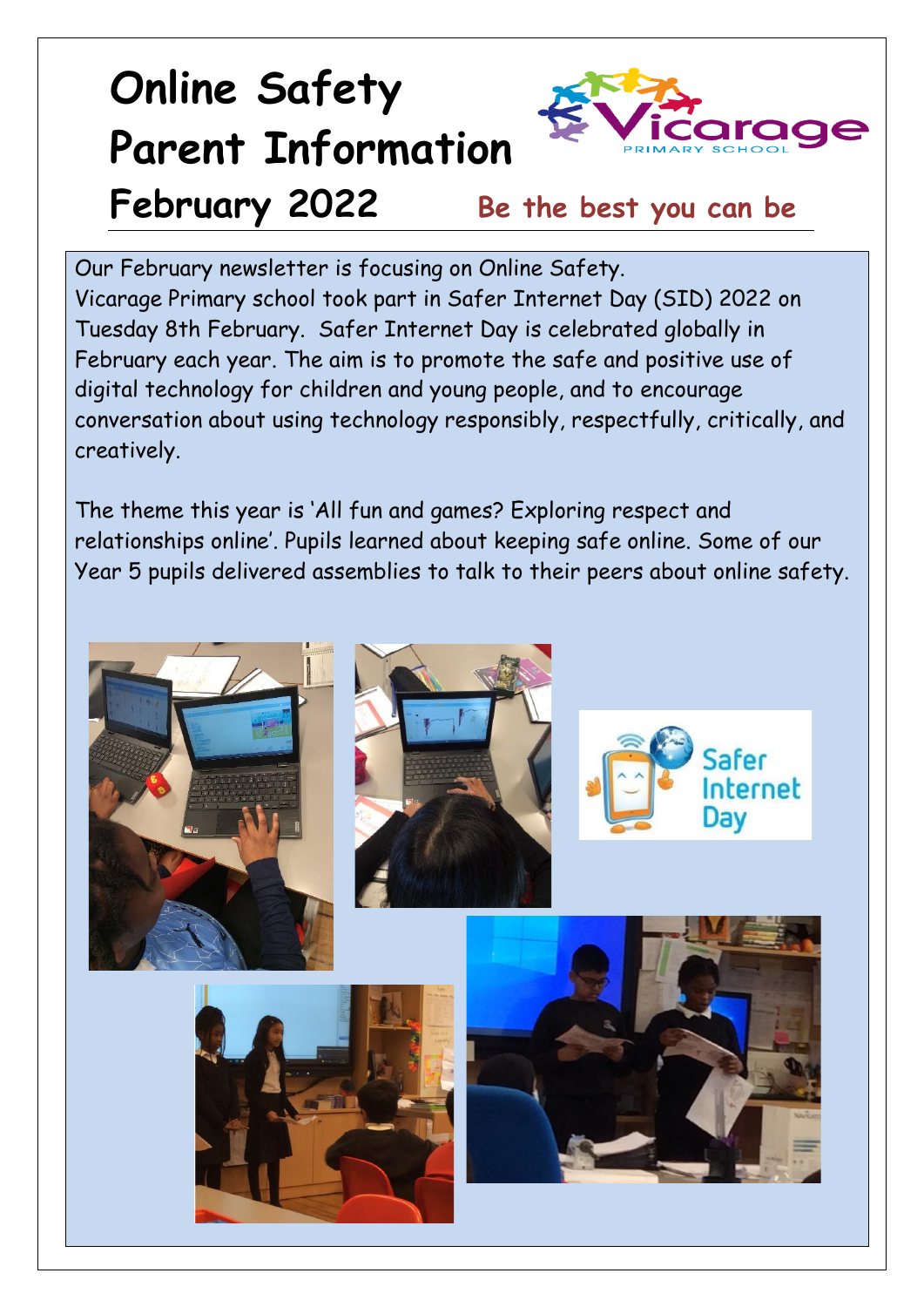## **Online Safety Parent Information February 2022 Be the best you can be**



### **Top Tips for Parents and Carers**

Here are some suggestions on how you can help your child to use the internet safely, responsibly and positively. You and your family can #PlayYourPart in creating a safer internet by…

#### **Having conversations**

Whether by playing games, watching videos, or doing things your child enjoys, spending time together online is a great way to start conversations about the online world and how they are finding being a part of it. It is important to ask questions and take an interest in what your child enjoys doing online. This ensures that your child knows they can talk to you if they experience any issues.

#### **Start the conversation on a positive note:**

 What do you like about the internet and why? \* How do you have fun using the internet?

 What is your favourite game, app or website? \* How does going online make you feel?

 Do you most enjoy going online alone, or with other people? Who do you communicate with online? What method's do you use to

communicate online? (e.g. in-game chat, video calls, group chats etc.)

What can be challenging about communicating online?

\* How can you trust people you only know online?

 What do you and your friends do to keep yourself safe and happy, when you are chatting and communicating online?